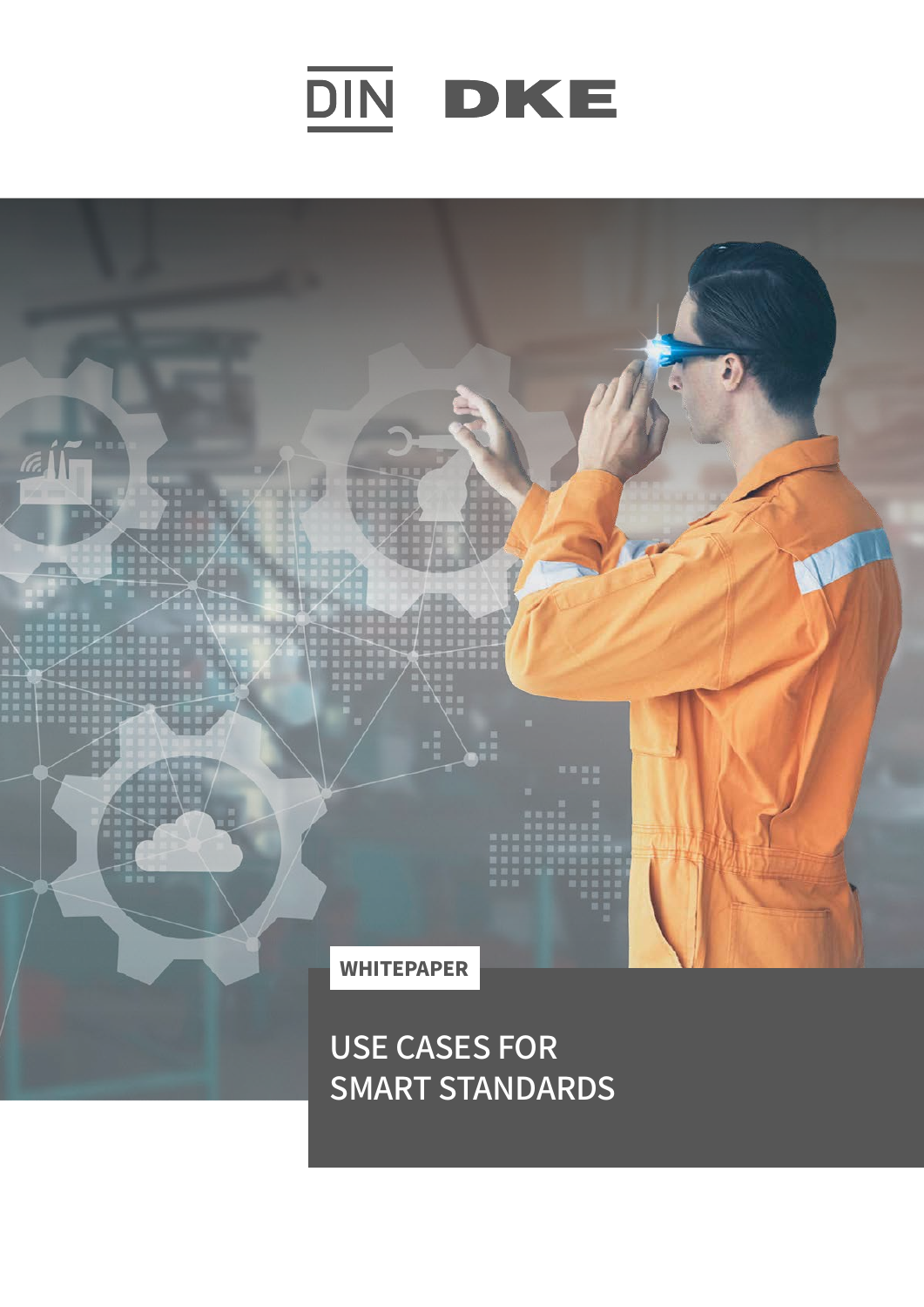### **AUTHORS/CONTACTS**

- → Damian A. Czarny, DKE in DIN and VDE
- $\rightarrow$  Sebastian Kriegsmann, DIN e.V.
- → Prof. Dr.-Ing. Arun Nagarajah, University Duisburg-Essen
- → Dr.-Ing. Mario Schacht, DIN e.V.
- $\rightarrow$  Dr. rer. nat. Ralph Sporer, Siemens AG

### **PUBLISHED BY**





**DIN e. V.**

Burggrafenstraße 6 10787 Berlin Germany Phone: +49 30 2601-0 Email: presse@din.de **DKE Deutsche Kommission Elektrotechnik Elektronik Informationstechnik in DIN und VDE** Merianstraße 28 63069 Offenbach am Main Germany Phone: +49 69 6308-0 Fax: +49 69 08-9863 Email: standardisierung@vde.com

Photo credit cover picture: Poobest / stock.adobe.com May 2022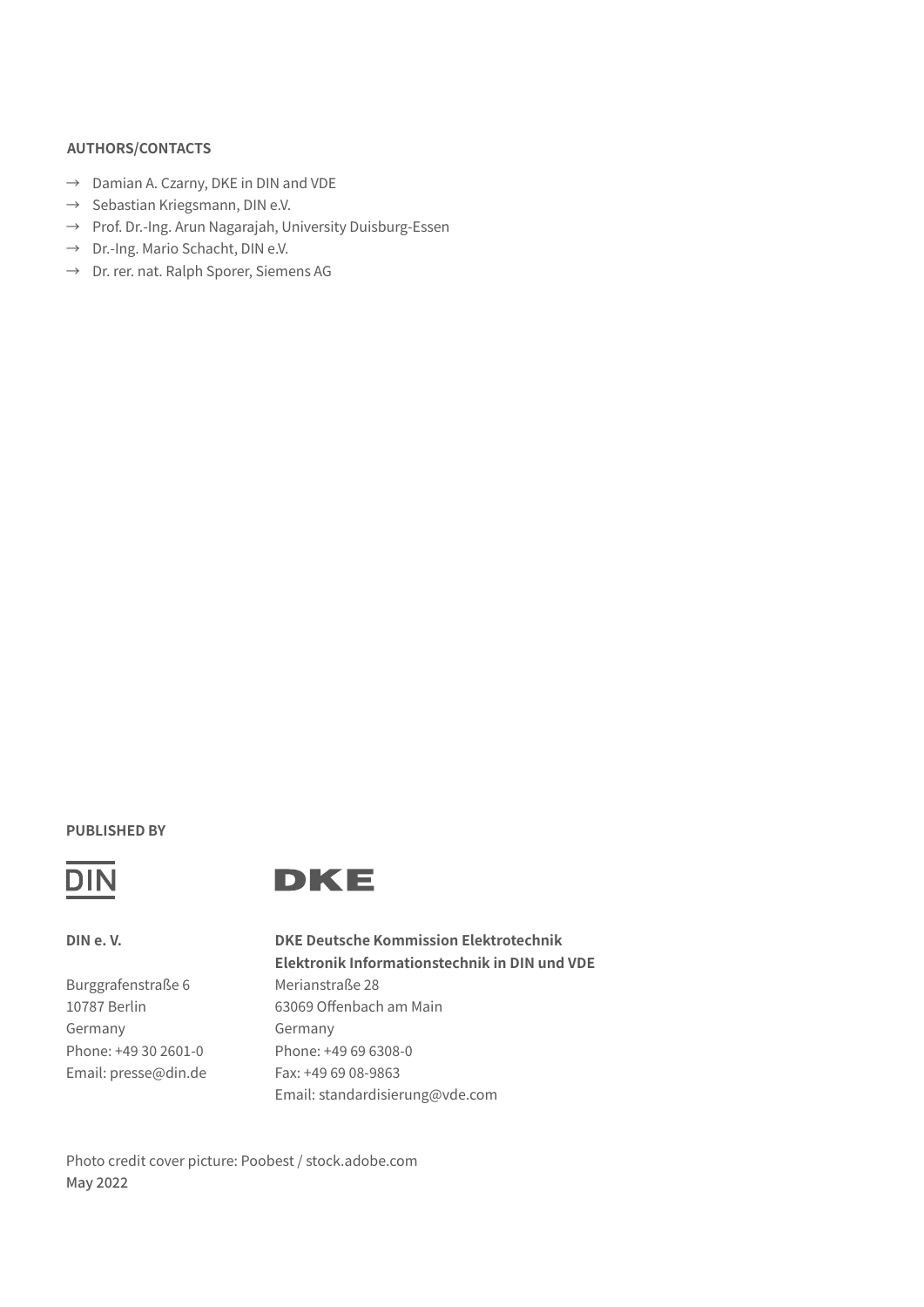# **INTRODUCTION AND MOTIVATION**

The future standard will and must be digital. Industry has progressed too far with its own digital solutions in its value adding processes for the provision of standard documents to keep pace in the formats provided hitherto. The corresponding concepts are now being elaborated with all key stakeholders: national stakeholders in IDiS<sup>1</sup>, CEN-CENELEC on the European level and international stakeholders at ISO/IEC.

It is important that all these initiatives focus on the practical usage. Referring to the standards user's central question What do I really need in order to do my job as well as possible?", this paper elaborates on the generic use cases for setting up a SMART standards system.

Introducing and applying generic use cases helps to improve understanding and communication. Therefore it will be possible to prioritize and implement use cases as the basis for defining a corresponding road map.

How the generic use cases have been identified? First of all, a pragmatic bottom-up approach was taken. Various standardization organizations have recorded and documented user stories with their stakeholders. Taking the perspective of a stakeholder, these user stories describe with a non-technical language a functionality that generates a specific benefit in a certain context. The purpose therefore is to show how a function provides added value to the user. A second step then analyses the use cases to see the similarities.

The white paper defines and explains the results of this analysis as generic use cases, which can then be validated and evaluated in a top-down approach.

The practical description of use cases for SMART standards is an important step towards establishing a common understanding in a SMART standards system that includes both the author and the user. The white paper allows the various target groups a better, more coordinated approach to recording their goals, needs and tasks.

The outlook then describes the next steps. The aim is to devise an implementation road map for SMART standards through to 2024 and beyond.

1 DIN/DKE: Scenarios for Digitizing Standardization and Standards, White Paper June 2021,

URL: https://www.dke.de/resource/blob/2034796/0a674443fb9a40f87ae5387e5b2fd2ba/idis-whitepaper-de---download-data.pdf, accessed on May 2, 2022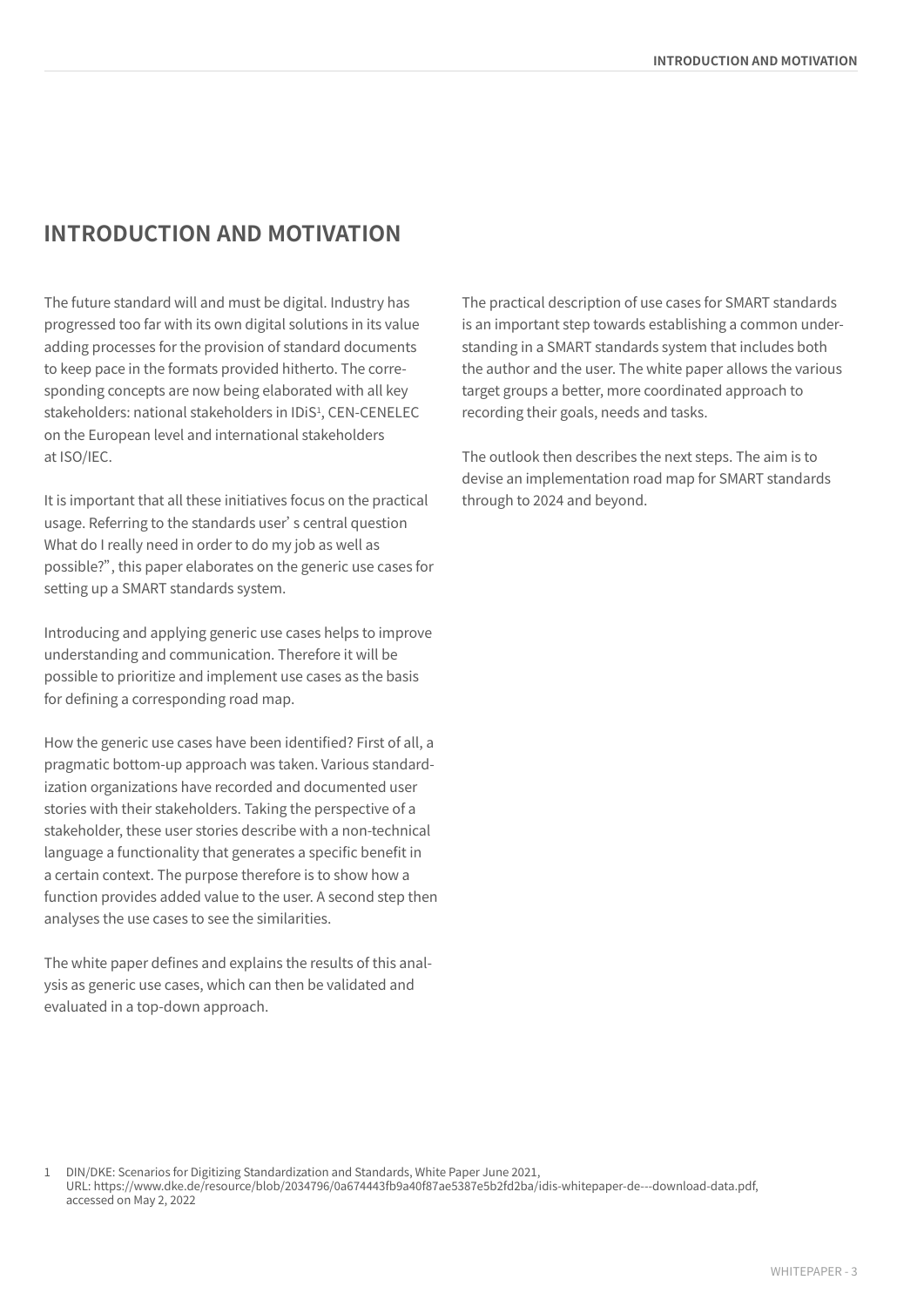# **DESCRIPTIONS AND BASIC IDEAS OF THE USE CASES**

The generic use cases (GUS - generic user stories) describe what will be possible when handing SMART standards. Handling" means the compilation, management, provision and use of standards. It refers to all organizations involved in these processes. In contrast to previous document-based processes, the phrase SMART standards system now refers to a system in which all stakeholders know how to handle SMART standards.

The use cases described so far were derived from a large collection of user stories. At present they are being put into

further detail2 by expert groups at ISO and IEC with the use case method (standard series IEC 62559) for a better understanding of the wishes and needs particularly of standards users, and to elaborate possible solutions.

The following pages describe all previously defined *generic* use cases in a compact form that is far less complex than the description of a use case as per IEC 62559. This should serve to illustrate the purpose of every single use case and to give a representative overview of all use cases. The descriptions have the following structure:

|  |  |  |  | TITLE: Name of the use case in English and German, numbered consecutively as follows: "GUS #n". |  |
|--|--|--|--|-------------------------------------------------------------------------------------------------|--|
|--|--|--|--|-------------------------------------------------------------------------------------------------|--|

| Reference<br><b>User Story</b> | This is a user story that can be taken as representative for all user stories attributed to this use case.<br>The reference user story gives a representative depiction of the basic idea of the use case from the<br>user' s point of view. The user story chosen here can either be a user story from the original collection<br>or it can be compiled or derived from several appropriate user stories. User stories name the desired<br>result briefly and simply, without going into detail. They describe the requirements made by the user<br>of a product or service. A user story has the following structure:<br>As a [standards user], I would like to [function] in order to [benefit]<br>In other words, a user story answers the questions WHO would like WHAT and WHY |
|--------------------------------|--------------------------------------------------------------------------------------------------------------------------------------------------------------------------------------------------------------------------------------------------------------------------------------------------------------------------------------------------------------------------------------------------------------------------------------------------------------------------------------------------------------------------------------------------------------------------------------------------------------------------------------------------------------------------------------------------------------------------------------------------------------------------------------|
| Scope                          | Brief description of the scope referred to by the use case.                                                                                                                                                                                                                                                                                                                                                                                                                                                                                                                                                                                                                                                                                                                          |
| Explanations                   | Further explanations of the use case. The descriptions are based on the current work results of ISO and<br>IEC for detailed elaboration of the use cases according to IEC 62559.                                                                                                                                                                                                                                                                                                                                                                                                                                                                                                                                                                                                     |

<sup>2</sup> The generic use cases are recorded and managed in the IEC Use Case Management Repository (UCMR) (https://ucmr.iec.ch/). The UCMR safeguards formal compliance with IEC 62559 and allows IT-based access to the various aspects of use case description.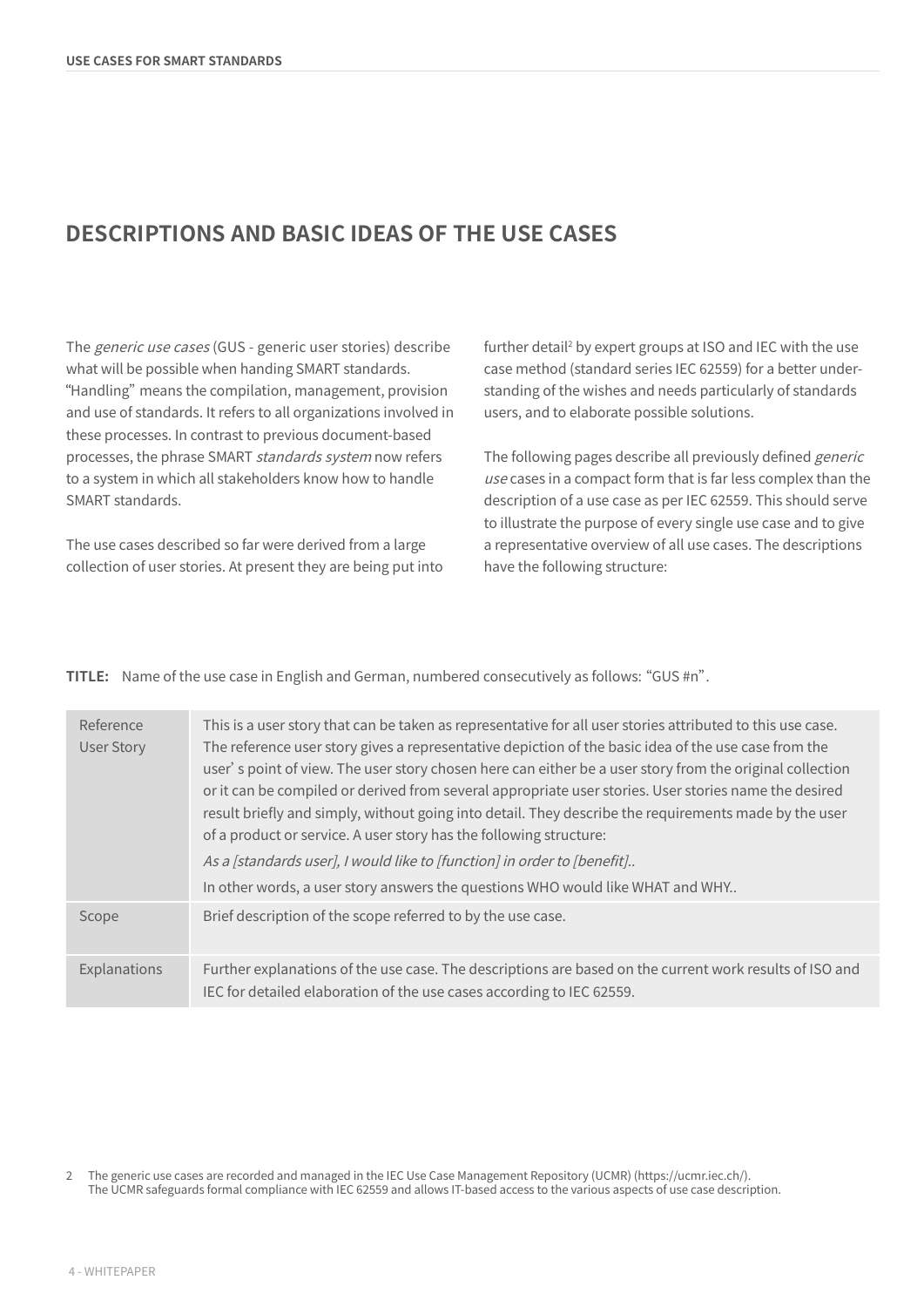# **1 USE CASE #1 – REFERENCES (GUS #1 )**

| <b>User Story</b> | As a [standard creator], I would like to [be able to manage all referenced standards and standard<br>content], in order to [see all necessary requirements at a glance].                                                                                                                                                                                                                                                                                                                                                                                                                                                                                              |
|-------------------|-----------------------------------------------------------------------------------------------------------------------------------------------------------------------------------------------------------------------------------------------------------------------------------------------------------------------------------------------------------------------------------------------------------------------------------------------------------------------------------------------------------------------------------------------------------------------------------------------------------------------------------------------------------------------|
| Scope             | The "References" use case describes the digital, dynamic links between normative content and its<br>application by the creator and/or user of a standard.                                                                                                                                                                                                                                                                                                                                                                                                                                                                                                             |
| Explanations      | The use case comprises for example:<br>$\rightarrow$ References on the level of standards (GUS #4 and #5) and normative content (GUS #6).<br>$\rightarrow$ References can be accessed internally (standard creation) and externally<br>(application of standards) via dynamic links. They provide the referenced normative content<br>in an appropriate way.<br>$\rightarrow$ References describe relations between standards and normative content. They enable<br>the user to search, display and check the relations.<br>$\rightarrow$ References are a basic prerequisite for many other use cases, e.g. notifications in connection<br>with references (GUS #2). |

## **2 USE CASE #2 – NOTIFICATIONS (GUS #2 )**

| <b>User Story</b> | As a [standard user], I would like to be able to [subscribe to change notifications on standard content],<br>in order to [adopt my own application to this change].                                                                                                                                                                                                                                                                                                                                                                                                                                                                                                                                                  |
|-------------------|----------------------------------------------------------------------------------------------------------------------------------------------------------------------------------------------------------------------------------------------------------------------------------------------------------------------------------------------------------------------------------------------------------------------------------------------------------------------------------------------------------------------------------------------------------------------------------------------------------------------------------------------------------------------------------------------------------------------|
| Scope             | The "Notifications" use case describes the information about changes in status of standards or standard<br>content relevant for the creator and/or user of the standard.                                                                                                                                                                                                                                                                                                                                                                                                                                                                                                                                             |
| Explanations      | The use case comprises for example:<br>$\rightarrow$ Providing information about changes in individual normative content (GUS #6).<br>Notification can refer to any combination of normative content (definitions, tables, requirements<br>$\rightarrow$<br>$etc.$ ).<br>$\rightarrow$ The format of the notification itself must be machine-readable and customizable so it can be ap-<br>plied to other use cases (e.g. GUS #8, #9).<br>$\rightarrow$ Possibility of flexible notification according to the user's needs, e.g.:<br>• Notification about the revision of a standard on a watch list;<br>• Notification about the revision of normative content referenced in or transferred<br>to another standard. |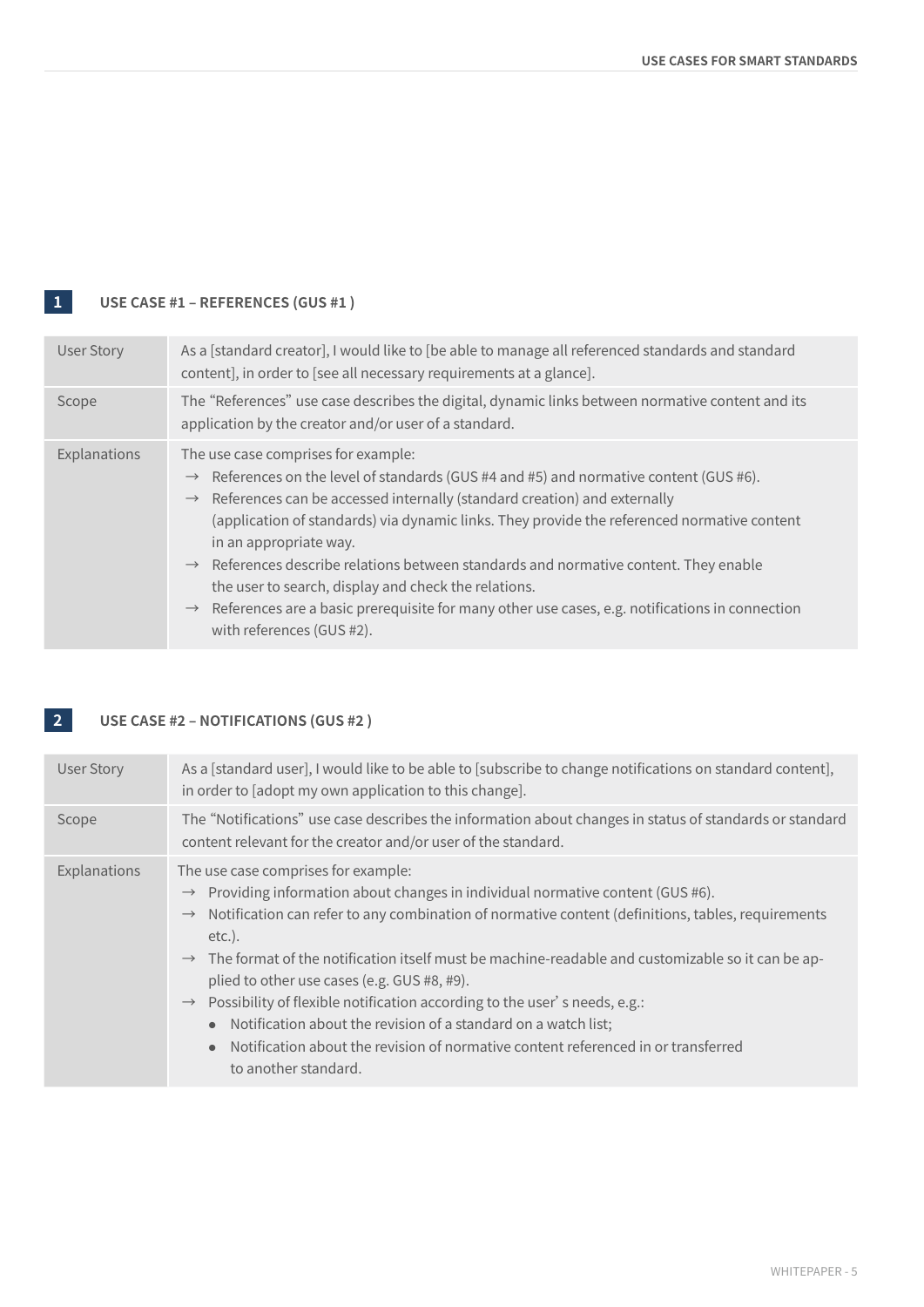## **3 USE CASE #3 – SEARCH (GUS #3 )**

| User Story   | As a [standards user], I would like to [search in content rather than documents] to [find specific type<br>of content].                                                                                                                                                                                                                                                                                                                                                                                                                                                                                                                                                                                                                                                     |
|--------------|-----------------------------------------------------------------------------------------------------------------------------------------------------------------------------------------------------------------------------------------------------------------------------------------------------------------------------------------------------------------------------------------------------------------------------------------------------------------------------------------------------------------------------------------------------------------------------------------------------------------------------------------------------------------------------------------------------------------------------------------------------------------------------|
| Scope        | The "Search" use case describes all different search types in standards and normative content going<br>beyond the usual full-text search.                                                                                                                                                                                                                                                                                                                                                                                                                                                                                                                                                                                                                                   |
| Explanations | The use case comprises for example:<br>$\rightarrow$ The search considers information such as meta data, normative content, additional information<br>(ontologies, comments etc.) as well as relations between all these elements.<br>Implementation of enhanced search methods, such as faceted search or semantic search.<br>$\rightarrow$<br>Separate search for different types of normative content (definitions, tables, requirements etc.)<br>$\rightarrow$<br>$(GUS #6)$ .<br>Possibility of a multi-standard search for cohesive normative content.<br>$\rightarrow$<br>The search considers referenced (GUS $#1$ ) information sources (glossary, CDD <sup>3</sup> ,<br>$\rightarrow$<br>external semantic repositories etc.) to search across different systems. |

# **4 USE CASE #4 – CHANGE RECORD (GUS #4 )**

| <b>User Story</b> | As a [standard creator/standard user], I would like to [know why a standards body made changes<br>to the standard], in order to [understand the reason for this modification].                                                                                                                                                                                                                                                                                                                                                                                                                                                                                                                                                                                                                               |
|-------------------|--------------------------------------------------------------------------------------------------------------------------------------------------------------------------------------------------------------------------------------------------------------------------------------------------------------------------------------------------------------------------------------------------------------------------------------------------------------------------------------------------------------------------------------------------------------------------------------------------------------------------------------------------------------------------------------------------------------------------------------------------------------------------------------------------------------|
| Scope             | The "Change record" use case describes how modifications of normative content are recorded,<br>justified, connected with interpretation and then made available to creators and users of standards.                                                                                                                                                                                                                                                                                                                                                                                                                                                                                                                                                                                                          |
| Explanations      | The use case comprises for example:<br>Making information about modifications available to different user groups in differing ways (gran-<br>ularity), e.g.<br>• Standards creators for documenting their own decision making (including discarded alternatives<br>etc.) and<br>• Standards users for understanding the modifications and for impact analysis.<br>$\rightarrow$ Depict modifications on the level of individual normative content to guarantee IT systems access<br>to authorized information (GUS #6, #8, #9).<br>$\rightarrow$ Expanding current added-value functions such as red line and commented red line up<br>to dynamic FAQ and knowledge sharing systems for users and creators.<br>$\rightarrow$ Interactive comments on SMART standards by users on the normative content level |

3 CDD - Common Data Dictionary of the IEC, URL: https://cdd.iec.ch, accessed on May 5, 2022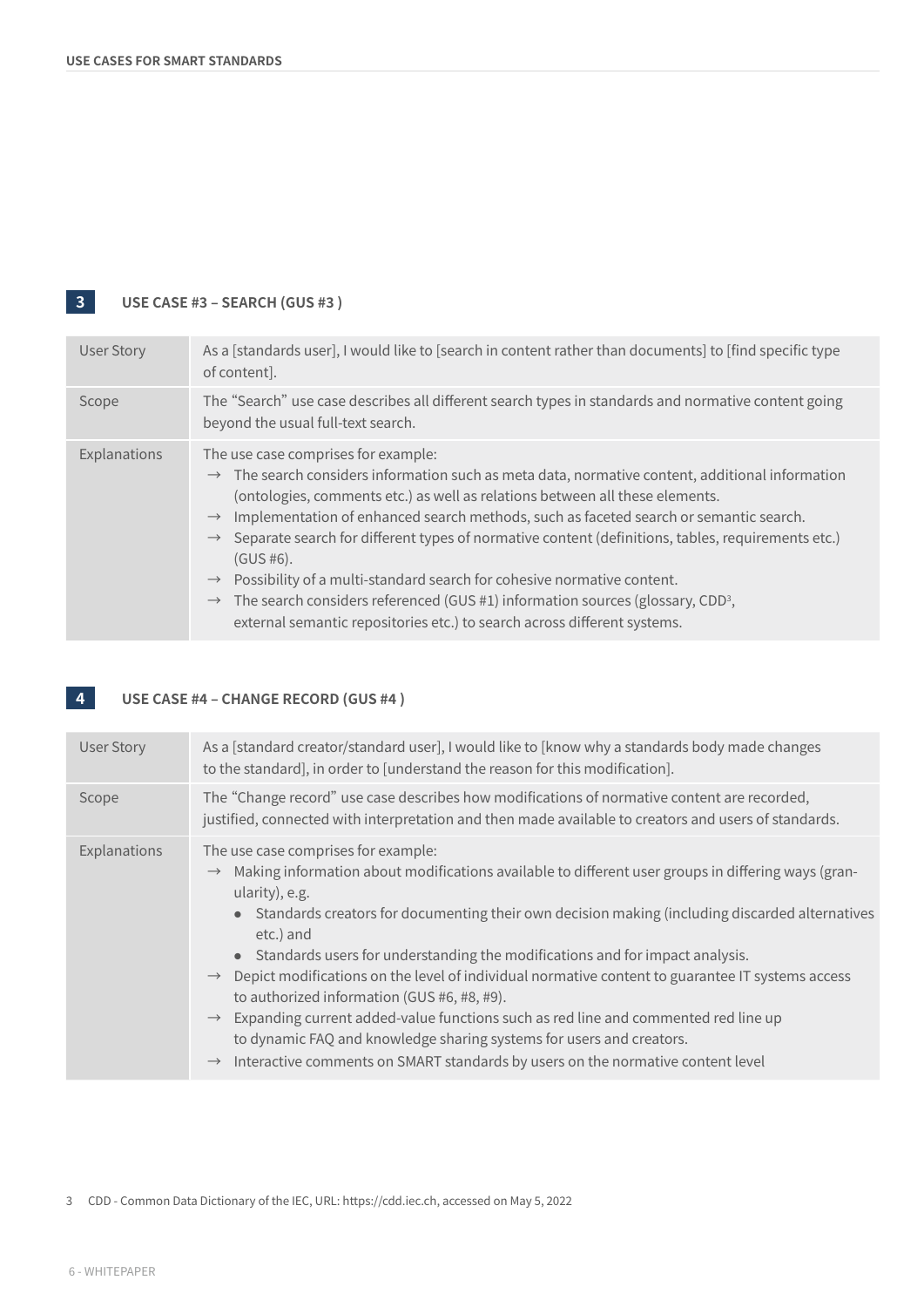## **5 USE CASE #5 – STANDARDS MATCHING4 (GUS #5 )**

| <b>User Story</b> | As [standards user] I would like to [identify all relevant standards for my products], in order to<br>[fully record all normative boundary conditions].                                                                                                                                                                                                                                                                                                                                                                                                                                         |
|-------------------|-------------------------------------------------------------------------------------------------------------------------------------------------------------------------------------------------------------------------------------------------------------------------------------------------------------------------------------------------------------------------------------------------------------------------------------------------------------------------------------------------------------------------------------------------------------------------------------------------|
| Scope             | The "Standards matching" use case describes the identification of all relevant standards for<br>a product range and provides a basis for companies to make specific use of normative content.                                                                                                                                                                                                                                                                                                                                                                                                   |
| Explanations      | The use case comprises for example:<br>$\rightarrow$ All relevant standards can be identified by means of a formal product description that is to be<br>defined (e.g. IEC CDD).<br>Matching standards and products may possibly need access to external standardized product<br>$\rightarrow$<br>descriptions.<br>Introduction of tagging mechanisms (annotation of additional know-how) to facilitate<br>$\rightarrow$<br>the matching of standards and products (or general use of standards). The tags should be<br>standardized, accessible in the public domain and also machine-readable. |

### **6 USE CASE #6 – INFORMATION UNIT MATCHING (GUS #6 )**

| <b>User Story</b> | As [standards user] I would like to [identify and apply all relevant parts of a standard, like requirements<br>for a product or a product range], in order to [directly implement all normative conditions into my<br>development environment or application].                                                                                                                                                                                                                                                                                                                                                                                                                                                                                                                                                                                                                                    |
|-------------------|---------------------------------------------------------------------------------------------------------------------------------------------------------------------------------------------------------------------------------------------------------------------------------------------------------------------------------------------------------------------------------------------------------------------------------------------------------------------------------------------------------------------------------------------------------------------------------------------------------------------------------------------------------------------------------------------------------------------------------------------------------------------------------------------------------------------------------------------------------------------------------------------------|
| Scope             | The "Information unit matching" use case describes the creation, management, delivery and applica-<br>tion of individual normative content instead of documents.                                                                                                                                                                                                                                                                                                                                                                                                                                                                                                                                                                                                                                                                                                                                  |
| Explanations      | The use case comprises for example:<br>$\rightarrow$ Individual normative content can be created, changed, versioned, searched, referenced, en-<br>hanced and applied separately and in accordance with relations to other normative content.<br>$\rightarrow$ Normative content can be created and managed using various tools, e.g. properties in the CDD,<br>definitions in a glossary, etc.<br>Various types of normative content (requirements, definitions, formulas, software components,<br>$\rightarrow$<br>etc.) can be used separately and transformed into specific formats (XML, AutomationML, JSON,<br>MathML etc.) (GUS #8, #9).<br>Documents can be generated dynamically and individualized by combining normative content.<br>$\rightarrow$<br>Using individual normative content must safeguard due legal process (particularly for harmonized<br>$\rightarrow$<br>standards). |

<sup>4</sup> Products is used here as a collective term that includes systems, solutions and processes, among others.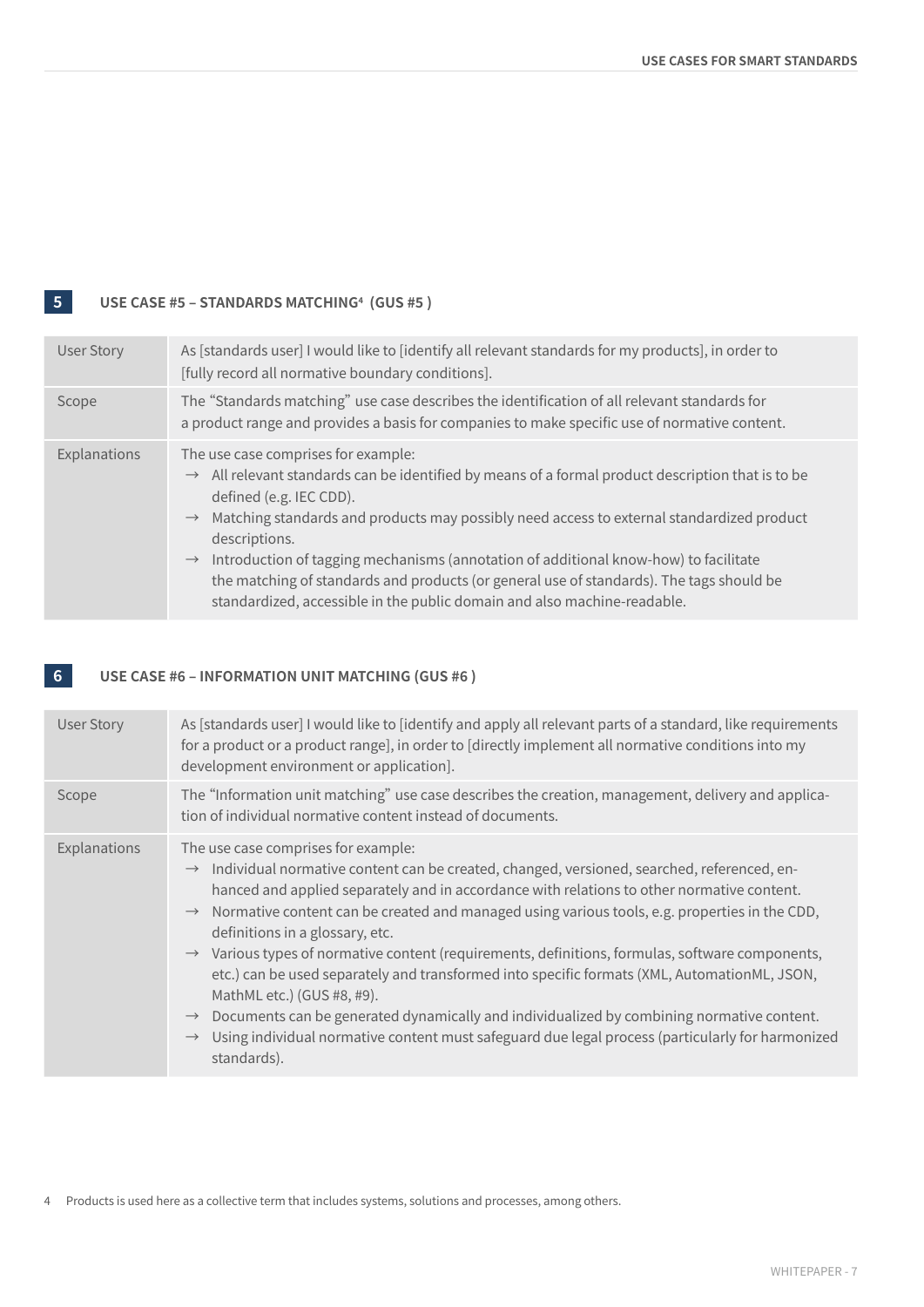# **7 USE CASE #7 – REGULATION MATCHING (GUS #7 )**

| <b>User Story</b> | As a [standard user], I would like to [know which elements of standards support me in complying<br>with technical regulation] in order to [achieve compliance with law during product development and<br>product placement on the market].                                                                                                                                                                                                                                                                                                                                    |
|-------------------|-------------------------------------------------------------------------------------------------------------------------------------------------------------------------------------------------------------------------------------------------------------------------------------------------------------------------------------------------------------------------------------------------------------------------------------------------------------------------------------------------------------------------------------------------------------------------------|
| Scope             | The "Regulation matching" use case describes the identification of all normative content in relation to<br>regulations and laws applicable for a product range in a specific jurisdiction.                                                                                                                                                                                                                                                                                                                                                                                    |
| Explanations      | The use case comprises for example:<br>$\rightarrow$ Presentation of relationships between legal requirements and normative content, e.g. as lists.<br>$\rightarrow$ Connecting legal requirements and normative content facilitates above all the target-oriented<br>development of normative content. This connection must be tool-supported at all steps in the<br>process (creation, management, provision and application).<br>Rules (names, text extracts, information about market segments) can be used to search<br>$\rightarrow$<br>for relevant normative content. |

## **8** USE CASE #8 – STANDARD AND SYSTEM INTEGRATION (GUS #8: )

| <b>User Story</b> | As an [standards user], I would like [to be automatically notified of violations of standards requirements<br>by my engineering tools during design and have corresponding texts displayed], in order to [increase<br>the efficiency and quality of the design process].                                                                                                                                                                                                                                                                                                                                                                                                                      |
|-------------------|-----------------------------------------------------------------------------------------------------------------------------------------------------------------------------------------------------------------------------------------------------------------------------------------------------------------------------------------------------------------------------------------------------------------------------------------------------------------------------------------------------------------------------------------------------------------------------------------------------------------------------------------------------------------------------------------------|
| Scope             | The "Standard and system integration" use case describes the automated, configured integration of<br>normative content in software-based user systems (system engineering, requirements management,<br>process management etc.), above all to proceed with possible updates in case of changes.                                                                                                                                                                                                                                                                                                                                                                                               |
| Explanations      | The use case comprises for example:<br>$\rightarrow$ Display and application of normative content where needed (user systems). The content must be<br>delivered in an appropriate format and in a standardized manner (GUS #9).<br>$\rightarrow$ Integration enables a fixed, continuous link between standards systems and user systems, e.g. in<br>order to:<br>$\bullet$ inform about changes (GUS #2, #4),<br>facilitate real-time requests (GUS #3, #5, #7, #9, #10, #11) and<br>report user feedback into the standardization process.<br>$\rightarrow$ Integration is based on "standardized" APIs (interfaces) and services so that it can be automated,<br>configured and monitored. |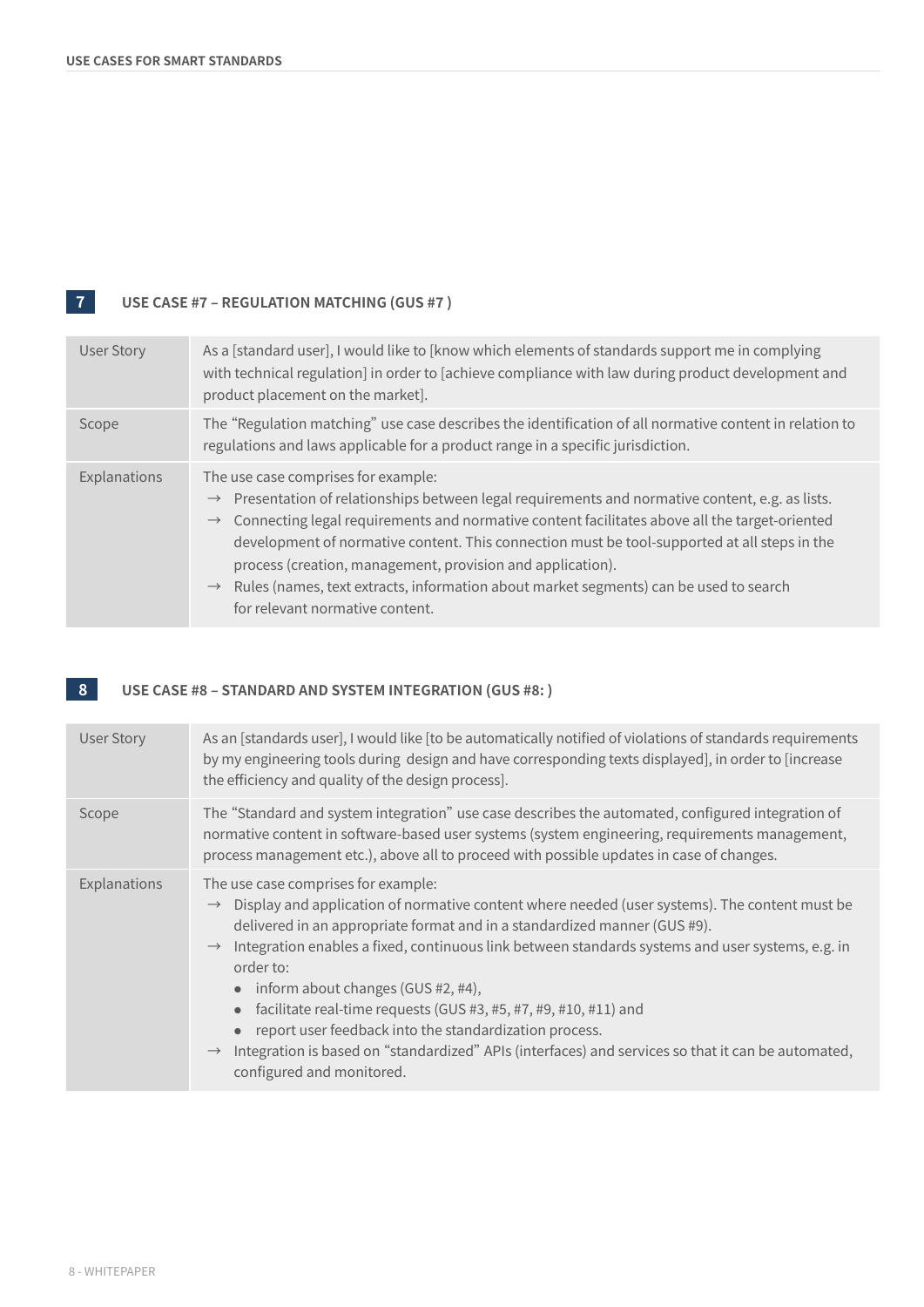## **9 USE CASE #9 – EXPORT OF INFORMATION UNITS (GUS #9: )**

| <b>User Story</b> | As a [standard user], I would like to [automatically transfer all technical requirements from standards<br>that affect my project into requirements management software], in order to [be able to feed<br>these requirements time-efficiently and with an assured quality into other systems, and to process<br>them there].                                                                                                                                                                                                                                                                                                                                                                                                                                 |
|-------------------|--------------------------------------------------------------------------------------------------------------------------------------------------------------------------------------------------------------------------------------------------------------------------------------------------------------------------------------------------------------------------------------------------------------------------------------------------------------------------------------------------------------------------------------------------------------------------------------------------------------------------------------------------------------------------------------------------------------------------------------------------------------|
| Scope             | The "Export of information units" use case describes the provision of normative content via inter-<br>change formats for broad, simple application and consideration of standards content.                                                                                                                                                                                                                                                                                                                                                                                                                                                                                                                                                                   |
| Explanations      | The use case comprises for example:<br>$\rightarrow$ Definition of standardized interchange formats for requirements and the related meta data<br>(date, legal and application relations, relations between standards etc.), to facilitate interchange<br>between IT systems and the interpretation of standards content.<br>$\rightarrow$ Interchange of individual standards fragments (e.g. only requirements, individual formulas,<br>selected references and content sections etc.), without losing the relation to the standard<br>(origin of the requirements, where adapted, etc.).<br>Access to different (industry-specific) formats for describing standards content (XML,<br>$\rightarrow$<br>AutomationML, UML, RegIF, JSON, MathML, TBX etc.). |

## **10 USE CASE #10 – USE CASE MATCHING (GUS #10: )**

| <b>User Story</b> | As a [standard user], I would like to receive [all relevant requirements], based on a description of my<br>use case, so that I can [import them into my external selection program (e.g. CAD or database)].                                                                                                                                                                                                                                                                                                                                                                                                    |
|-------------------|----------------------------------------------------------------------------------------------------------------------------------------------------------------------------------------------------------------------------------------------------------------------------------------------------------------------------------------------------------------------------------------------------------------------------------------------------------------------------------------------------------------------------------------------------------------------------------------------------------------|
| Scope             | The "Use case matching" use case describes the identification of relevant normative content for given<br>use cases and user criteria. The relevant normative content can be identified by means of a formal use<br>case description that is to be defined (e.g. IEC 62559).                                                                                                                                                                                                                                                                                                                                    |
| Explanations      | The use case comprises for example:<br>$\rightarrow$ Even semi-formal input is conceivable, such as a project description. This requires matching,<br>as in GUS #5, which is subject to uncertainties.<br>$\rightarrow$ A (tool-supported GUS #1) relation can be formulated between standardized use cases<br>and normative content:<br>• The use case is stored in a use case repository.<br>The use case in the use case repository is referenced when creating<br>normative content (GUS #1).<br>• A search for this or a similar use case identifies and delivers the corresponding<br>normative content. |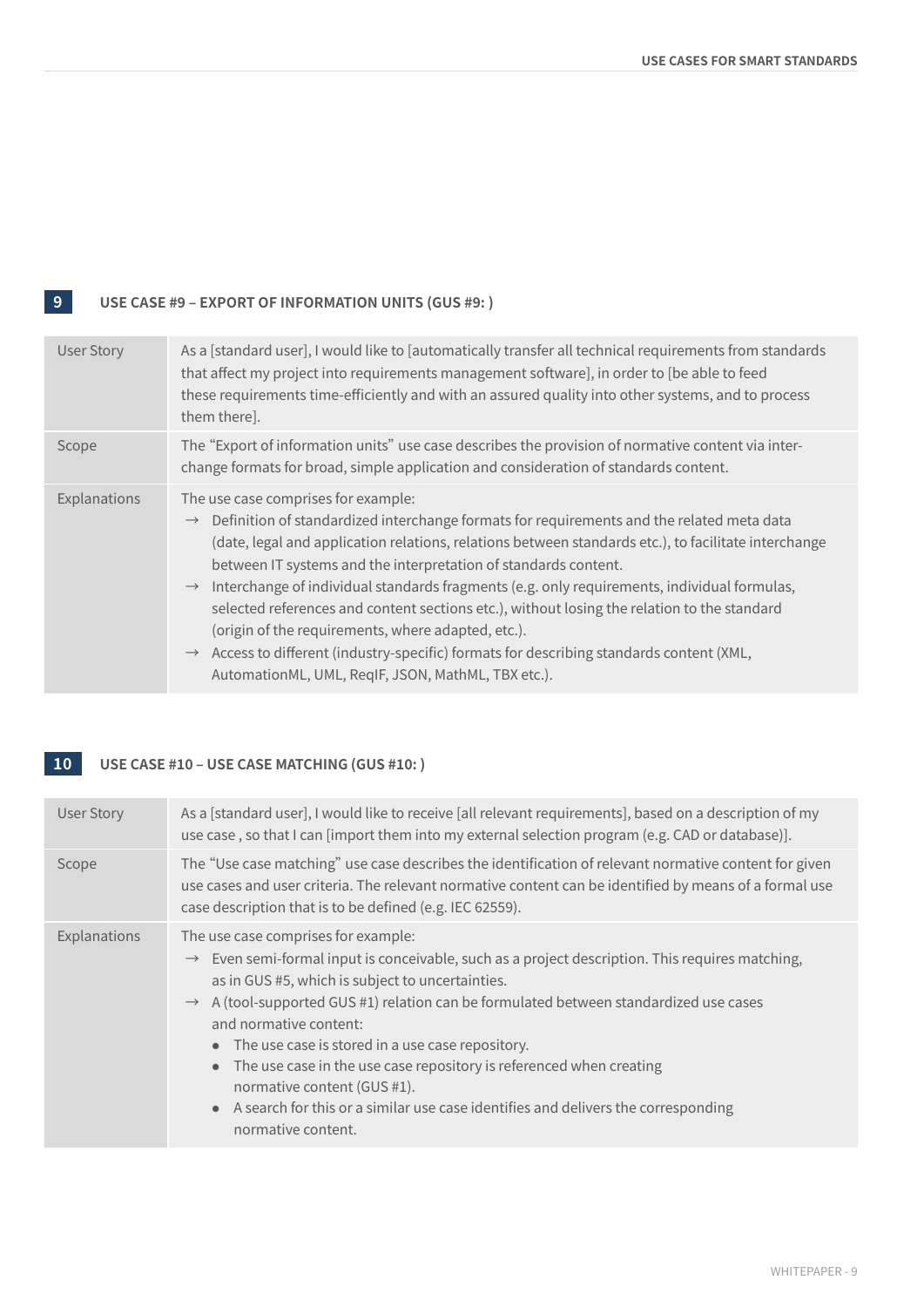# **11 USE CASE #11 – DECISION SUPPORT (GUS #11: )**

| <b>User Story</b> | As [standards user] I would like to [be supported during the decision-making process for the product<br>design] in order to [design my product as compliant as possible with the standard and to make all<br>decisions transparent and traceable].                                                                                                                                                                                                                                                                                                                                                            |
|-------------------|---------------------------------------------------------------------------------------------------------------------------------------------------------------------------------------------------------------------------------------------------------------------------------------------------------------------------------------------------------------------------------------------------------------------------------------------------------------------------------------------------------------------------------------------------------------------------------------------------------------|
| Scope             | The "Decision support" use case describes the support for (multi-staged) decision processes of<br>standards users to reduce expenditure and improve transparency and traceability of decisions taken.                                                                                                                                                                                                                                                                                                                                                                                                         |
| Explanations      | The use case comprises for example:<br>$\rightarrow$ Provision of (meta) information, KPIs and statistical statements to support decision processes.<br>$\rightarrow$ Provision of information for (content-related) decision problems, e.g. which material can be used<br>for product A in application area B.<br>$\rightarrow$ Support for multi-staged and possibly condition-based interaction with standards, e.g. process<br>selection for production processes (step 1) with subsequent evaluation of process implementa-<br>tion (step 2).<br>$\rightarrow$ Many standards users make similar demands |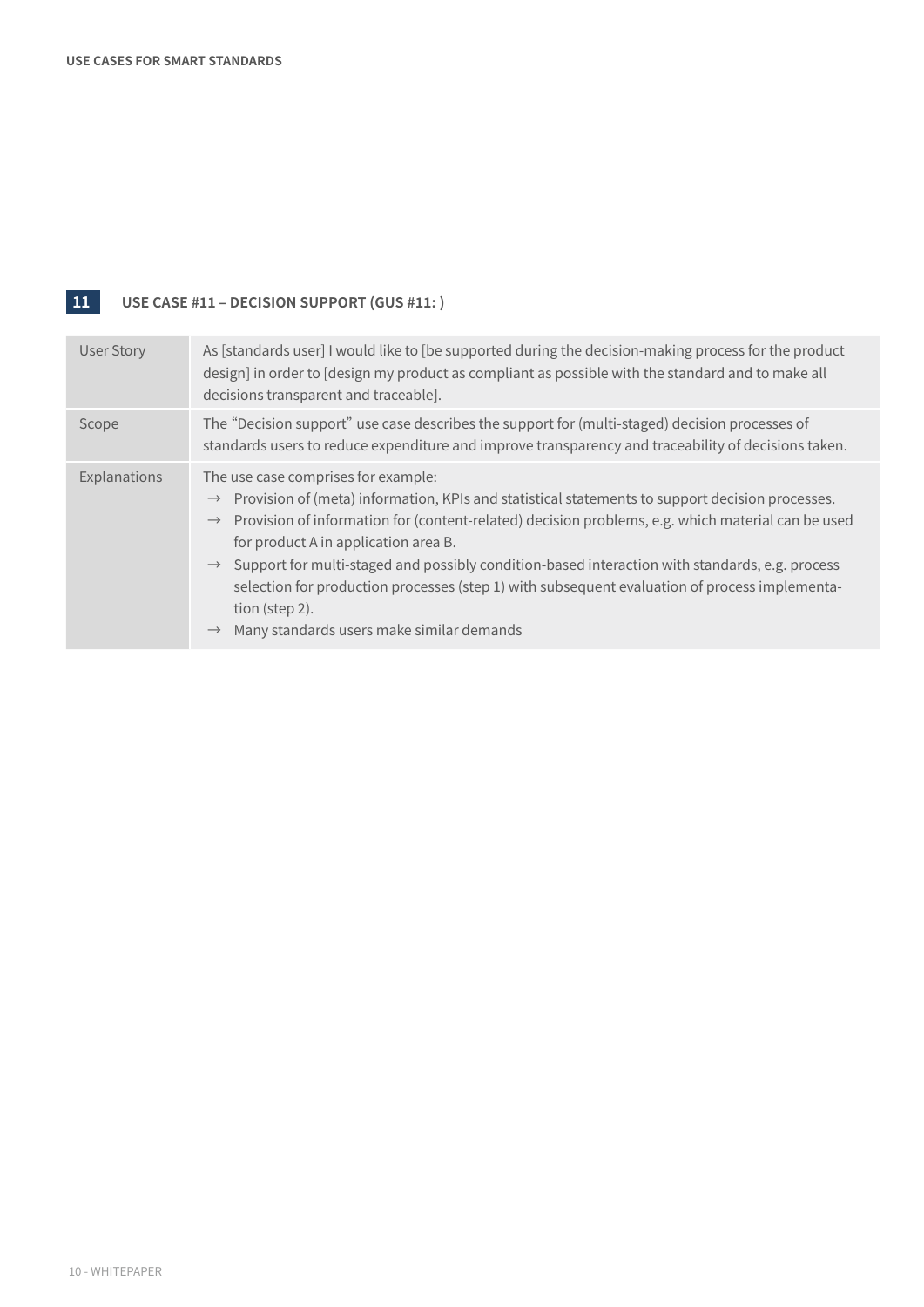# **CHECKING THAT THE USE CASES ARE COMPLETE**

The described generic use cases must be checked to ensure they are complete and consistent. In other words: does the implemented bottom-up approach provide a complete picture?

A top-down approach is the best way to answer this question. For example, ISO 9001 for quality management systems offers an industry-independent view of processes in companies that has been established and rolled out on a global scale. A future SMART standards system should fulfil the requirements made by this international standard with regard to the management (control) of documented information in the company:

- $\rightarrow$  Distribution
- → Access
- → Retrieval
- $\rightarrow$  Application
- $\rightarrow$  Storage and preservation
- $\rightarrow$  Change management
- $\rightarrow$  Archiving

The above use cases can be allocated to the requirements for the control of documented information as follows:

### Retrieval

- $\rightarrow$  References [GUS #1]
- $\rightarrow$  Search [GUS #3]
- $\rightarrow$  Standard matching) [GUS #5]
- $\rightarrow$  Information unit matching) [GUS #6]
- $\rightarrow$  Regulation matching [GUS #7]

### Application

- $\rightarrow$  Standard and system integration [GUS #8]
- $\rightarrow$  Export of information units [GUS #9]
- $\rightarrow$  Use case matching [GUS #10]
- $\rightarrow$  Decision support [GUS #11]

### Change management

- $\rightarrow$  Notifications [GUS #2]
- $\rightarrow$  Change record [GUS #4]

The comparison clearly shows the activities (sub-processes) in which the previous use cases were defined: retrieval, application and change. The search for the "right" normative content and its application-oriented use is currently a practical obstacle. The primary intention of the defined use cases is therefore to improve the current situation. Aspects such as

- $\rightarrow$  Access.
- $\rightarrow$  Distribution,
- $\rightarrow$  Filing or storage

are already covered satisfactory in companies today by means of existing standards management systems that support these sub-processes. This can be one reason why these aspects scarcely featured when use cases were defined up to now. But when it comes to developing a SMART standards system, these activities also have to be taken into account as the system boundary of a standard in future will probably not be a single document, but rather normative content that is configured (automatically) depending on the use case. That means new solutions have to be developed even for sub-processes that currently work well in the company, such as filing or access. However, it is only when the use cases have been implemented for application of the normative content that these become significant.

Conclusion: After reconciling a company's processes with the defined use cases, it can be said that the use cases with a bottom-up definition are currently seen as adequate for developing solutions that are suitable for many users in terms of implementing standards information.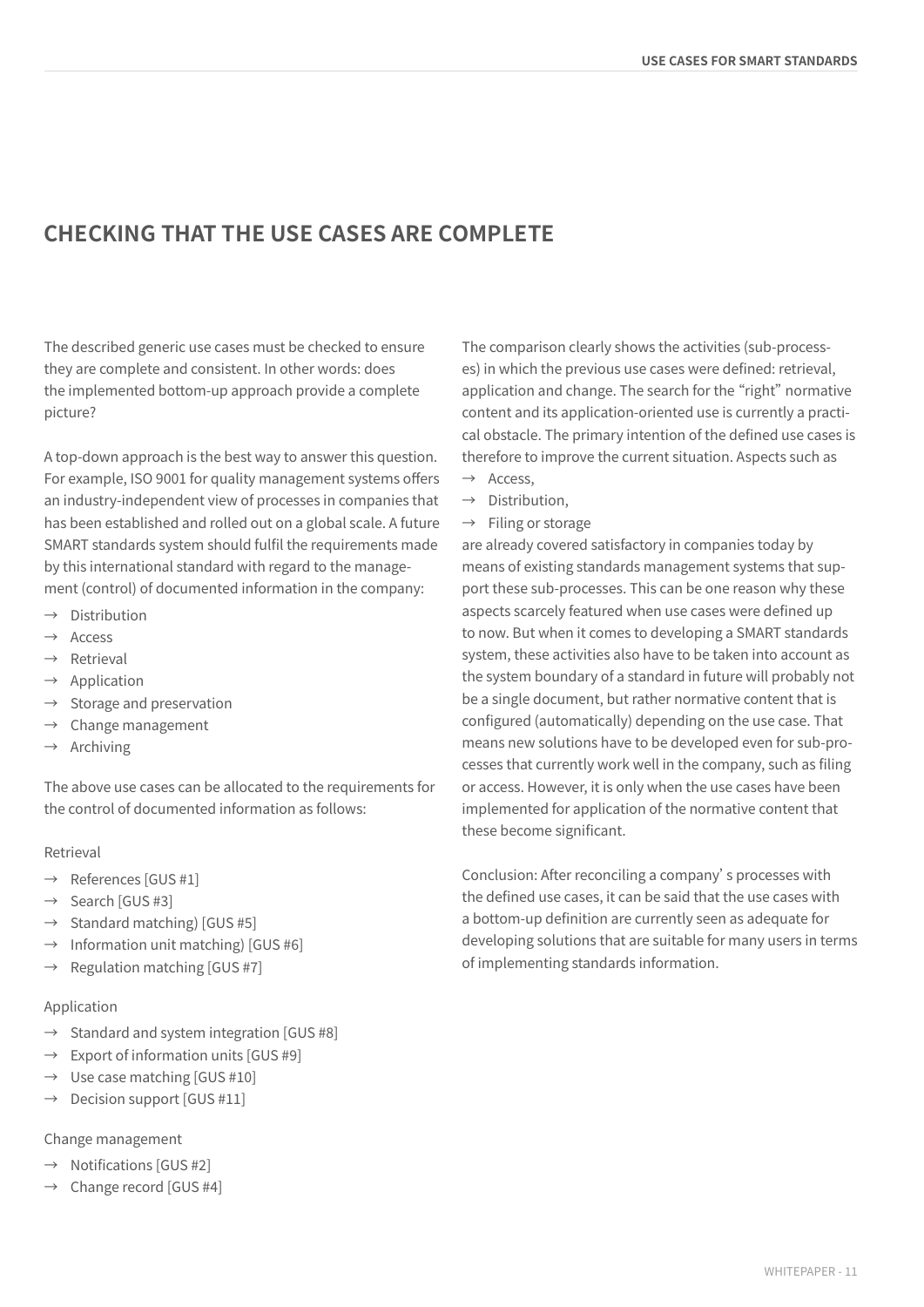# **FURTHER STEPS TOWARD A ROAD MAP FOR SMART STANDARDS**

As already outlined in the IDiS white paper "Scenarios for Digitizing Standardization and Standards", the central questions of what a SMART standard looks like, how it is created, and how it is made available, must be answered from the perspective of usage and the specific user benefit. This white paper builds on this. With the generic use cases, it provides a concept for making the next steps easier to understand and reach corresponding agreement among the stakeholders. Further activities will be planned in a road map that still has to be compiled and formulated by the IDiS and coordinated with the international and European standardization organizations. A roadmap is a rough planning of the steps to be executed over a longer period of time. The roadmap is used to structure long-term project goals into individual steps that are easier to manage, taking into account uncertainties and possible scenarios for achieving the goals.

The main specifiable steps for a road map are as follows:

- $\rightarrow$  The generic use cases are taken to define which information a SMART standard should contain and how the information should be structured. This entails defining the key objects (fragments of a standard, e.g. requirements, definitions, formulas) and the information describing these objects. The result consists in a Standards Information Model – SIM<sup>5</sup>. The model still has to be aligned with the generic use cases (GUS) described here.
- $\rightarrow$  The information model should be not only generic (e.g. non-specific in terms of certain application areas, user groups, etc.) but also as harmonized as possible and suitable for uniform usage by various standardization organizations on the international, regional and national level. This promotes compatibility and interoperability between the standards of various organizations, which is an essential requirement of application. Coordinating and collating the work results in a joint model must therefore be a focal point of the efforts for all stakeholders.
- $\rightarrow$  National (IDiS) and international pilot projects should generate prototype solutions on the basis of a first robust version of the information model coordinated among all stakeholders. The aim of the prototypes must be to validate the information model and generic use cases. The subject of such prototypes consists of services leading from the generic information model to specific use cases (e.g. a data converter providing requirements for a requirements management system). IDiS plays a special role in this context, as the pilot results must be validated in close collaboration with the national stakeholders.
- Pilot projects will also act as the vehicles for developing and testing the future technical infrastructure, including the necessary tools (e.g. for recording and processing content). At the same time, the gained insights should be transformed into a joint solution with the necessary adjustments made on the process level (directives/rules), organizational level (new roles/competences) and technological level (data models/databases and tools).
- $\rightarrow$  The international SMART standards communities are developing the first concepts for business models. The GUS concept can be used as a suitable basis for ascertaining the varying valences of SMART standards.

A road map should then be drawn up that takes account of the above steps and the GUS concept. It is clear that the whole SMART standards system will need to go through further development and specification year by year. New requirements will result from progressing digitalization and new use scenarios so that a corresponding ongoing adjustment of the road map will be necessary.

5 The SIM is being elaborated and developed in 2021 jointly by working groups in the CEN, CENELEC, ISO and IEC.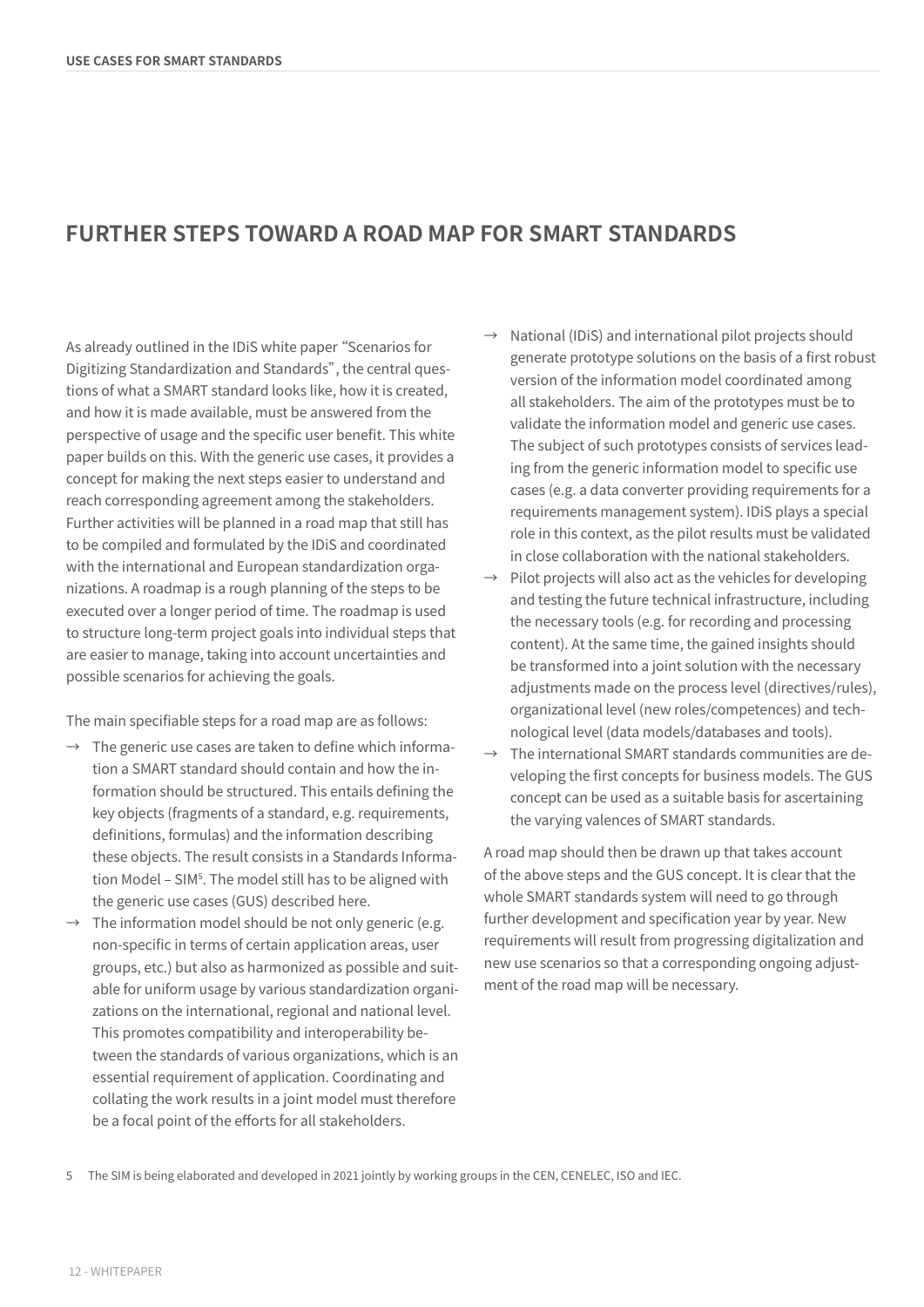# **TAKE PART IN THE IDIS AND GET INVOLVED!**

The Initiative Digital Standards (IDiS)<sup>6</sup> already delivered initial answers for gradual digital transformation in the white paper "Scenarios for Digitizing Standardization and Standards."

This paper with its practical focus resulted from the thoughts and reflections of the various IDiS working groups.

- $\rightarrow$  Working group 1 is pursuing a joint understanding for the vision and method of a SMART standards system.
- $\rightarrow$  Working group 2 is specifying initial national pilot projects to illustrate the benefit of SMART standards, as well as collecting experience and developing further use areas.
- $\rightarrow$  Working group 3 is mirroring the (international) activities related to the topic and coordinating external and internal activities. It is the first point of contact for national experts on the international stage.

The IDiS working groups are coordinating their activities for example with working group 2 "Technology and use scenarios" of the Industry 4.0 platform to establish closer links between Industry 4.0 and SMART standards and to dovetail with the Asset Administration Shell (AAS) – the digital twin of the Industry 4.0 platform – in specific implementation projects.

Besides DIN/DKE, numerous other standardization organizations are working on digital standards, in some cases separately from each other. Therefore, there is an urgent need for coordinated collaboration on the European and international level. IDiS offers the chance to ensure that national interests play a role in European and international standardization work, as DIN and DKE are actively involved in corresponding international projects at CEN, CENELEC, IEC and ISO.

DIN and DKE invite you to get involved in the IDiS – the national platform for SMART standards.